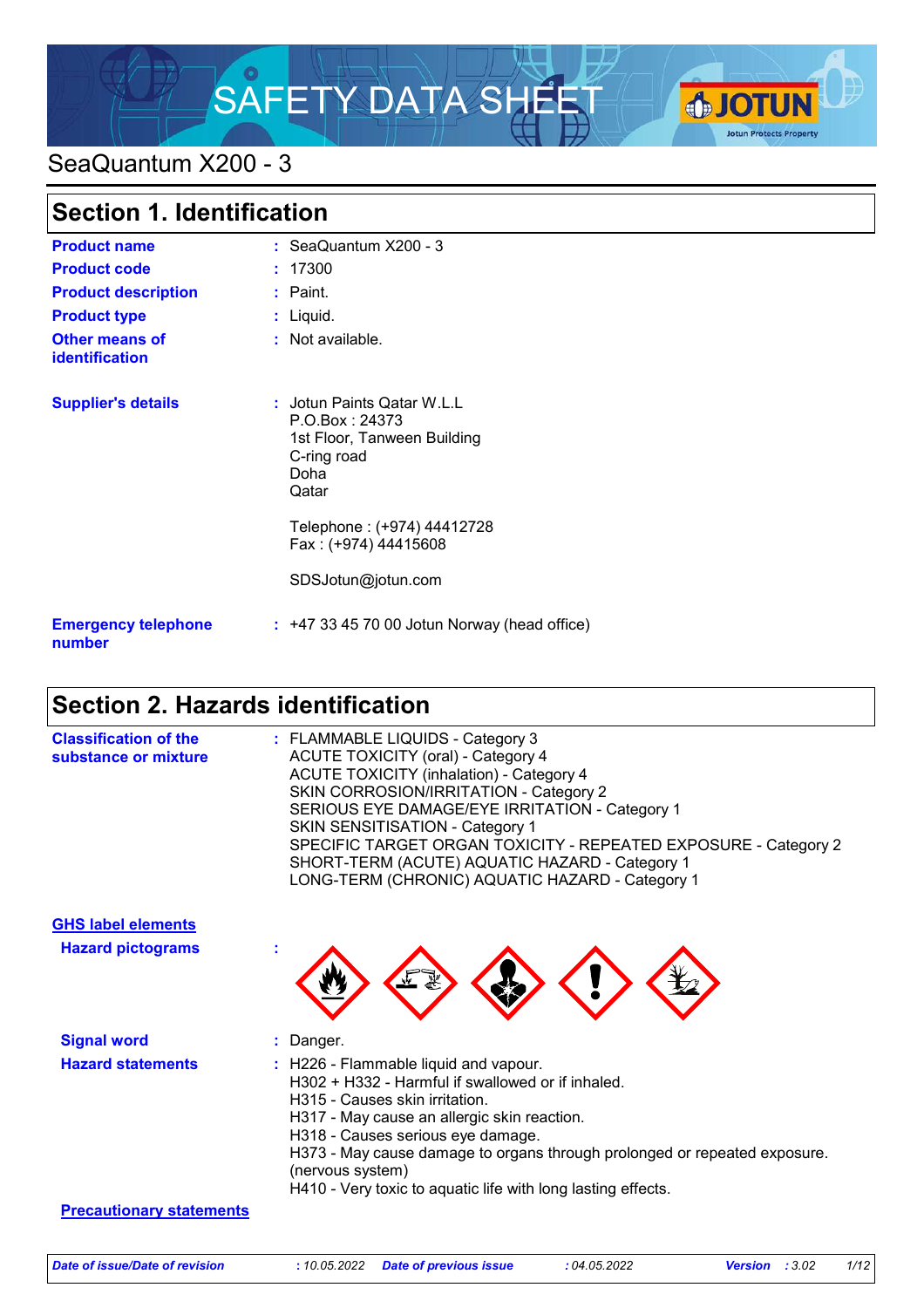### **Section 2. Hazards identification**

| : P280 - Wear protective gloves. Wear eye or face protection.<br>P210 - Keep away from heat, hot surfaces, sparks, open flames and other ignition<br>sources. No smoking.<br>P273 - Avoid release to the environment.<br>P260 - Do not breathe vapour.<br>P270 - Do not eat, drink or smoke when using this product.                                                                                                                                                                                                                                                                                          |
|---------------------------------------------------------------------------------------------------------------------------------------------------------------------------------------------------------------------------------------------------------------------------------------------------------------------------------------------------------------------------------------------------------------------------------------------------------------------------------------------------------------------------------------------------------------------------------------------------------------|
| : P391 - Collect spillage.<br>P314 - Get medical advice/attention if you feel unwell.<br>P304 + P312 - IF INHALED: Call a POISON CENTER or doctor if you feel unwell.<br>P362 + P364 - Take off contaminated clothing and wash it before reuse.<br>P302 + P352 - IF ON SKIN: Wash with plenty of water.<br>P333 + P313 - If skin irritation or rash occurs: Get medical advice or attention.<br>P305 + P351 + P338, P310 - IF IN EYES: Rinse cautiously with water for several<br>minutes. Remove contact lenses, if present and easy to do. Continue rinsing.<br>Immediately call a POISON CENTER or doctor. |
| : Not applicable.                                                                                                                                                                                                                                                                                                                                                                                                                                                                                                                                                                                             |
| : P501 - Dispose of contents and container in accordance with all local, regional,<br>national and international regulations.                                                                                                                                                                                                                                                                                                                                                                                                                                                                                 |
|                                                                                                                                                                                                                                                                                                                                                                                                                                                                                                                                                                                                               |

**Other hazards which do not :** None known. **result in classification**

# **Section 3. Composition/information on ingredients**

| Substance/mixture     | : Mixture        |
|-----------------------|------------------|
| <b>Other means of</b> | : Not available. |
| <b>identification</b> |                  |

#### **CAS number/other identifiers**

| <b>CAS</b> number   | : Not applicable. |
|---------------------|-------------------|
| <b>EC</b> number    | : Mixture.        |
| <b>Product code</b> | : 17300           |

| <b>Ingredient name</b>      | $\frac{9}{6}$ | <b>CAS number</b> |
|-----------------------------|---------------|-------------------|
| dicopper oxide              | ≥25 - ≤50     | 1317-39-1         |
| xylene                      | 1≥10 - ≤15    | 1330-20-7         |
| ethylbenzene                | ≤5            | 100-41-4          |
| I zinc oxide                | $\leq 5$      | 1314-13-2         |
| colophony                   | ב≥            | 8050-09-7         |
| hydrocarbons, C9, aromatics | וצ≥           | 64742-95-6        |
| copper pyrithione           | ≤1.7          | 14915-37-8        |

**There are no additional ingredients present which, within the current knowledge of the supplier and in the concentrations applicable, are classified as hazardous to health or the environment and hence require reporting in this section.**

**Occupational exposure limits, if available, are listed in Section 8.**

### **Section 4. First aid measures**

**Description of necessary first aid measures**

**Eye contact :**

: Get medical attention immediately. Call a poison center or physician. Immediately flush eyes with plenty of water, occasionally lifting the upper and lower eyelids. Check for and remove any contact lenses. Continue to rinse for at least 10 minutes. Chemical burns must be treated promptly by a physician.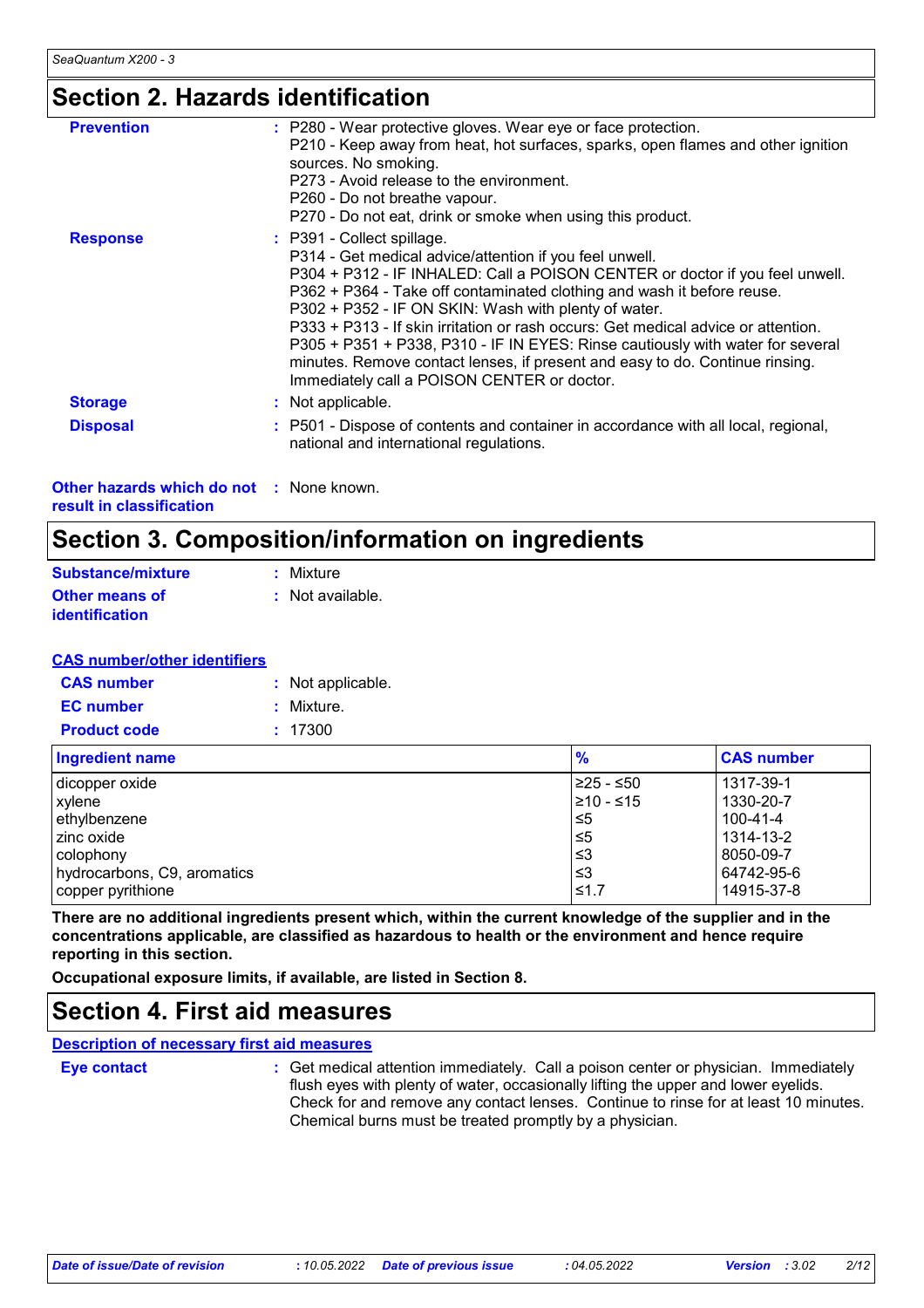# **Section 4. First aid measures**

| <b>Inhalation</b>   | : Get medical attention immediately. Call a poison center or physician. Remove<br>victim to fresh air and keep at rest in a position comfortable for breathing. If it is<br>suspected that fumes are still present, the rescuer should wear an appropriate mask<br>or self-contained breathing apparatus. If not breathing, if breathing is irregular or if<br>respiratory arrest occurs, provide artificial respiration or oxygen by trained personnel.<br>It may be dangerous to the person providing aid to give mouth-to-mouth                                                                                                                                                                                                                                                           |
|---------------------|----------------------------------------------------------------------------------------------------------------------------------------------------------------------------------------------------------------------------------------------------------------------------------------------------------------------------------------------------------------------------------------------------------------------------------------------------------------------------------------------------------------------------------------------------------------------------------------------------------------------------------------------------------------------------------------------------------------------------------------------------------------------------------------------|
|                     | resuscitation. If unconscious, place in recovery position and get medical attention<br>immediately. Maintain an open airway. Loosen tight clothing such as a collar, tie,<br>belt or waistband. In case of inhalation of decomposition products in a fire,<br>symptoms may be delayed. The exposed person may need to be kept under<br>medical surveillance for 48 hours.                                                                                                                                                                                                                                                                                                                                                                                                                    |
| <b>Skin contact</b> | : Get medical attention immediately. Call a poison center or physician. Wash with<br>plenty of soap and water. Remove contaminated clothing and shoes. Wash<br>contaminated clothing thoroughly with water before removing it, or wear gloves.<br>Continue to rinse for at least 10 minutes. Chemical burns must be treated promptly<br>by a physician. In the event of any complaints or symptoms, avoid further exposure.<br>Wash clothing before reuse. Clean shoes thoroughly before reuse.                                                                                                                                                                                                                                                                                              |
| <b>Ingestion</b>    | Get medical attention immediately. Call a poison center or physician. Wash out<br>mouth with water. Remove dentures if any. If material has been swallowed and the<br>exposed person is conscious, give small quantities of water to drink. Stop if the<br>exposed person feels sick as vomiting may be dangerous. Do not induce vomiting<br>unless directed to do so by medical personnel. If vomiting occurs, the head should<br>be kept low so that vomit does not enter the lungs. Chemical burns must be treated<br>promptly by a physician. Never give anything by mouth to an unconscious person.<br>If unconscious, place in recovery position and get medical attention immediately.<br>Maintain an open airway. Loosen tight clothing such as a collar, tie, belt or<br>waistband. |

#### **Most important symptoms/effects, acute and delayed**

| <b>Potential acute health effects</b> |                                                                                                                                                                                                                                                                                                                                                                                                                 |
|---------------------------------------|-----------------------------------------------------------------------------------------------------------------------------------------------------------------------------------------------------------------------------------------------------------------------------------------------------------------------------------------------------------------------------------------------------------------|
| <b>Eye contact</b>                    | : Causes serious eye damage.                                                                                                                                                                                                                                                                                                                                                                                    |
| <b>Inhalation</b>                     | : Harmful if inhaled.                                                                                                                                                                                                                                                                                                                                                                                           |
| <b>Skin contact</b>                   | : Causes skin irritation. May cause an allergic skin reaction.                                                                                                                                                                                                                                                                                                                                                  |
| <b>Ingestion</b>                      | : Harmful if swallowed.                                                                                                                                                                                                                                                                                                                                                                                         |
| <b>Over-exposure signs/symptoms</b>   |                                                                                                                                                                                                                                                                                                                                                                                                                 |
| <b>Eye contact</b>                    | : Adverse symptoms may include the following:<br>pain<br>watering<br>redness                                                                                                                                                                                                                                                                                                                                    |
| <b>Inhalation</b>                     | : No specific data.                                                                                                                                                                                                                                                                                                                                                                                             |
| <b>Skin contact</b>                   | : Adverse symptoms may include the following:<br>pain or irritation<br>redness<br>blistering may occur                                                                                                                                                                                                                                                                                                          |
| <b>Ingestion</b>                      | : Adverse symptoms may include the following:<br>stomach pains                                                                                                                                                                                                                                                                                                                                                  |
|                                       | <u>Indication of immediate medical attention and special treatment needed, if necessary</u>                                                                                                                                                                                                                                                                                                                     |
| <b>Notes to physician</b>             | : In case of inhalation of decomposition products in a fire, symptoms may be delayed.<br>The exposed person may need to be kept under medical surveillance for 48 hours.                                                                                                                                                                                                                                        |
| <b>Specific treatments</b>            | : No specific treatment.                                                                                                                                                                                                                                                                                                                                                                                        |
| <b>Protection of first-aiders</b>     | : No action shall be taken involving any personal risk or without suitable training. If it<br>is suspected that fumes are still present, the rescuer should wear an appropriate<br>mask or self-contained breathing apparatus. It may be dangerous to the person<br>providing aid to give mouth-to-mouth resuscitation. Wash contaminated clothing<br>thoroughly with water before removing it, or wear gloves. |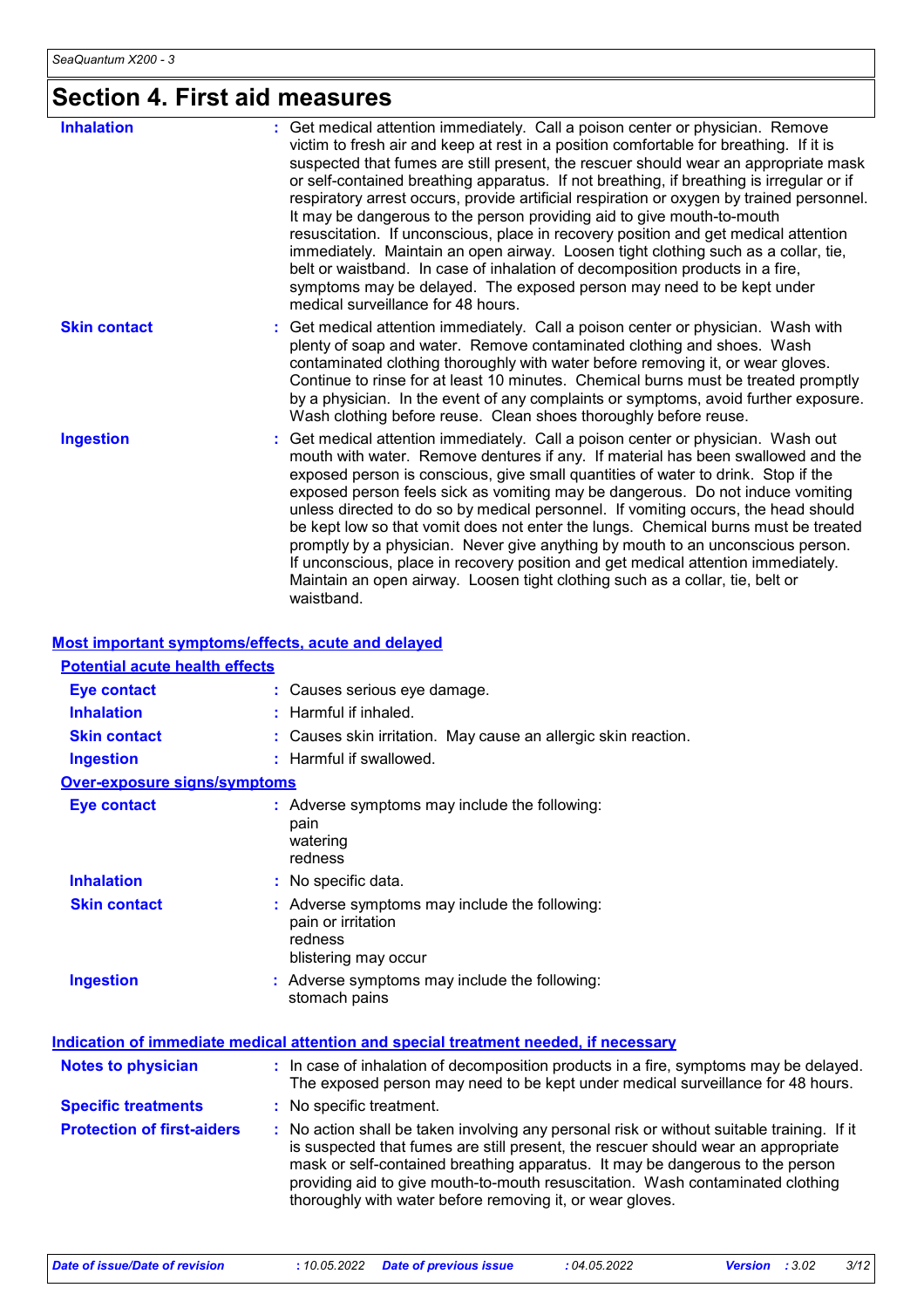### **Section 4. First aid measures**

**See toxicological information (Section 11)**

### **Section 5. Firefighting measures**

| <b>Extinguishing media</b>                               |                                                                                                                                                                                                                                                                                                                                                                                                                                       |
|----------------------------------------------------------|---------------------------------------------------------------------------------------------------------------------------------------------------------------------------------------------------------------------------------------------------------------------------------------------------------------------------------------------------------------------------------------------------------------------------------------|
| <b>Suitable extinguishing</b><br>media                   | : Use dry chemical, $CO2$ , water spray (fog) or foam.                                                                                                                                                                                                                                                                                                                                                                                |
| <b>Unsuitable extinguishing</b><br>media                 | : Do not use water jet.                                                                                                                                                                                                                                                                                                                                                                                                               |
| <b>Specific hazards arising</b><br>from the chemical     | : Flammable liquid and vapour. Runoff to sewer may create fire or explosion hazard.<br>In a fire or if heated, a pressure increase will occur and the container may burst, with<br>the risk of a subsequent explosion. This material is very toxic to aquatic life with<br>long lasting effects. Fire water contaminated with this material must be contained<br>and prevented from being discharged to any waterway, sewer or drain. |
| <b>Hazardous thermal</b><br>decomposition products       | : Decomposition products may include the following materials:<br>carbon dioxide<br>carbon monoxide<br>nitrogen oxides<br>sulfur oxides<br>metal oxide/oxides                                                                                                                                                                                                                                                                          |
| <b>Special protective actions</b><br>for fire-fighters   | : Promptly isolate the scene by removing all persons from the vicinity of the incident if<br>there is a fire. No action shall be taken involving any personal risk or without<br>suitable training. Move containers from fire area if this can be done without risk.<br>Use water spray to keep fire-exposed containers cool.                                                                                                         |
| <b>Special protective</b><br>equipment for fire-fighters | : Fire-fighters should wear appropriate protective equipment and self-contained<br>breathing apparatus (SCBA) with a full face-piece operated in positive pressure<br>mode.                                                                                                                                                                                                                                                           |

## **Section 6. Accidental release measures**

| <b>Personal precautions, protective equipment and emergency procedures</b> |  |                                                                                                                                                                                                                                                                                                                                                                                                                                                                                               |
|----------------------------------------------------------------------------|--|-----------------------------------------------------------------------------------------------------------------------------------------------------------------------------------------------------------------------------------------------------------------------------------------------------------------------------------------------------------------------------------------------------------------------------------------------------------------------------------------------|
| For non-emergency<br>personnel                                             |  | : No action shall be taken involving any personal risk or without suitable training.<br>Evacuate surrounding areas. Keep unnecessary and unprotected personnel from<br>entering. Do not touch or walk through spilt material. Shut off all ignition sources.<br>No flares, smoking or flames in hazard area. Do not breathe vapour or mist.<br>Provide adequate ventilation. Wear appropriate respirator when ventilation is<br>inadequate. Put on appropriate personal protective equipment. |
| For emergency responders                                                   |  | : If specialised clothing is required to deal with the spillage, take note of any<br>information in Section 8 on suitable and unsuitable materials. See also the<br>information in "For non-emergency personnel".                                                                                                                                                                                                                                                                             |
| <b>Environmental precautions</b>                                           |  | : Avoid dispersal of spilt material and runoff and contact with soil, waterways, drains<br>and sewers. Inform the relevant authorities if the product has caused environmental<br>pollution (sewers, waterways, soil or air). Water polluting material. May be harmful<br>to the environment if released in large quantities. Collect spillage.                                                                                                                                               |
| Methods and material for containment and cleaning up                       |  |                                                                                                                                                                                                                                                                                                                                                                                                                                                                                               |

: Stop leak if without risk. Move containers from spill area. Use spark-proof tools and explosion-proof equipment. Dilute with water and mop up if water-soluble. Alternatively, or if water-insoluble, absorb with an inert dry material and place in an appropriate waste disposal container. Dispose of via a licensed waste disposal contractor. **Small spill :**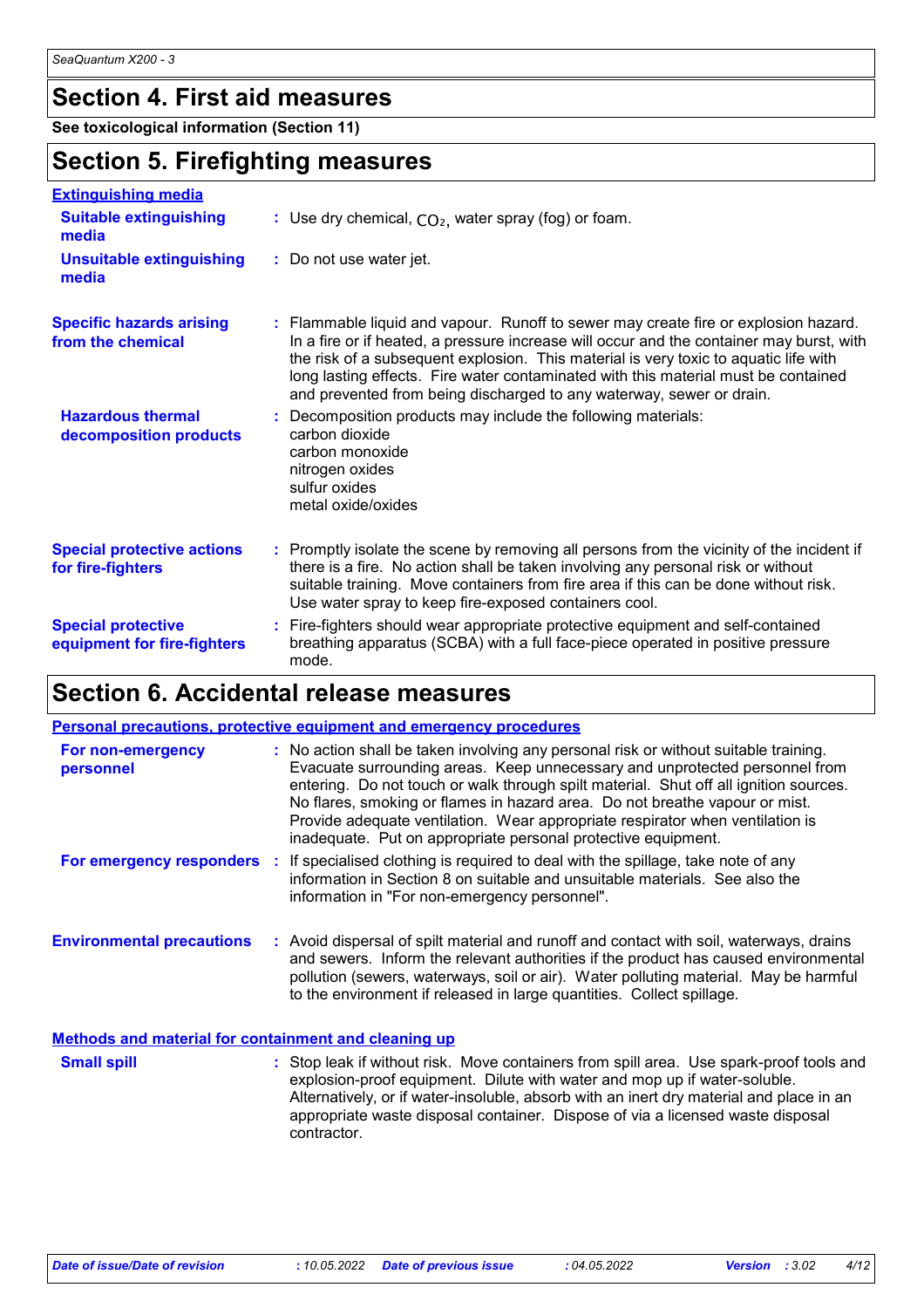# **Section 6. Accidental release measures**

| <b>Large spill</b> | : Stop leak if without risk. Move containers from spill area. Use spark-proof tools and<br>explosion-proof equipment. Approach the release from upwind. Prevent entry into<br>sewers, water courses, basements or confined areas. Wash spillages into an<br>effluent treatment plant or proceed as follows. Contain and collect spillage with non-<br>combustible, absorbent material e.g. sand, earth, vermiculite or diatomaceous earth<br>and place in container for disposal according to local regulations (see Section 13). |
|--------------------|-----------------------------------------------------------------------------------------------------------------------------------------------------------------------------------------------------------------------------------------------------------------------------------------------------------------------------------------------------------------------------------------------------------------------------------------------------------------------------------------------------------------------------------|
|                    | Dispose of via a licensed waste disposal contractor. Contaminated absorbent<br>material may pose the same hazard as the spilt product. Note: see Section 1 for<br>emergency contact information and Section 13 for waste disposal.                                                                                                                                                                                                                                                                                                |

# **Section 7. Handling and storage**

| <b>Precautions for safe handling</b>                                      |                                                                                                                                                                                                                                                                                                                                                                                                                                                                                                                                                                                                                                                                                                                                                                                                                                                                                                                                                                                                                                 |
|---------------------------------------------------------------------------|---------------------------------------------------------------------------------------------------------------------------------------------------------------------------------------------------------------------------------------------------------------------------------------------------------------------------------------------------------------------------------------------------------------------------------------------------------------------------------------------------------------------------------------------------------------------------------------------------------------------------------------------------------------------------------------------------------------------------------------------------------------------------------------------------------------------------------------------------------------------------------------------------------------------------------------------------------------------------------------------------------------------------------|
| <b>Protective measures</b>                                                | : Put on appropriate personal protective equipment (see Section 8). Persons with a<br>history of skin sensitization problems should not be employed in any process in<br>which this product is used. Do not get in eyes or on skin or clothing. Do not breathe<br>vapour or mist. Do not ingest. Avoid release to the environment. Use only with<br>adequate ventilation. Wear appropriate respirator when ventilation is inadequate.<br>Do not enter storage areas and confined spaces unless adequately ventilated. Keep<br>in the original container or an approved alternative made from a compatible material,<br>kept tightly closed when not in use. Store and use away from heat, sparks, open<br>flame or any other ignition source. Use explosion-proof electrical (ventilating,<br>lighting and material handling) equipment. Use only non-sparking tools. Take<br>precautionary measures against electrostatic discharges. Empty containers retain<br>product residue and can be hazardous. Do not reuse container. |
| <b>Advice on general</b><br>occupational hygiene                          | : Eating, drinking and smoking should be prohibited in areas where this material is<br>handled, stored and processed. Workers should wash hands and face before<br>eating, drinking and smoking. Remove contaminated clothing and protective<br>equipment before entering eating areas. See also Section 8 for additional<br>information on hygiene measures.                                                                                                                                                                                                                                                                                                                                                                                                                                                                                                                                                                                                                                                                   |
| <b>Conditions for safe storage,</b><br>including any<br>incompatibilities | Store in accordance with local regulations. Store in a segregated and approved<br>area. Store in original container protected from direct sunlight in a dry, cool and well-<br>ventilated area, away from incompatible materials (see Section 10) and food and<br>drink. Store locked up. Eliminate all ignition sources. Separate from oxidising<br>materials. Keep container tightly closed and sealed until ready for use. Containers<br>that have been opened must be carefully resealed and kept upright to prevent<br>leakage. Do not store in unlabelled containers. Use appropriate containment to<br>avoid environmental contamination. See Section 10 for incompatible materials<br>before handling or use.                                                                                                                                                                                                                                                                                                           |

# **Section 8. Exposure controls/personal protection**

#### **Control parameters**

**Occupational exposure limits**

| <b>Ingredient name</b> | <b>Exposure limits</b>                                                        |
|------------------------|-------------------------------------------------------------------------------|
| xylene                 | ACGIH TLV (United States, 1/2021).                                            |
|                        | STEL: 651 mg/m <sup>3</sup> 15 minutes.                                       |
|                        | STEL: 150 ppm 15 minutes.                                                     |
|                        | TWA: $434$ mg/m <sup>3</sup> 8 hours.                                         |
|                        | TWA: 100 ppm 8 hours.                                                         |
| ethylbenzene           | ACGIH TLV (United States, 1/2021).                                            |
|                        | Notes: K                                                                      |
|                        | TWA: 20 ppm 8 hours. Form:                                                    |
| colophony              | ACGIH TLV (United States, 1/2021). Skin<br>sensitiser. Inhalation sensitiser. |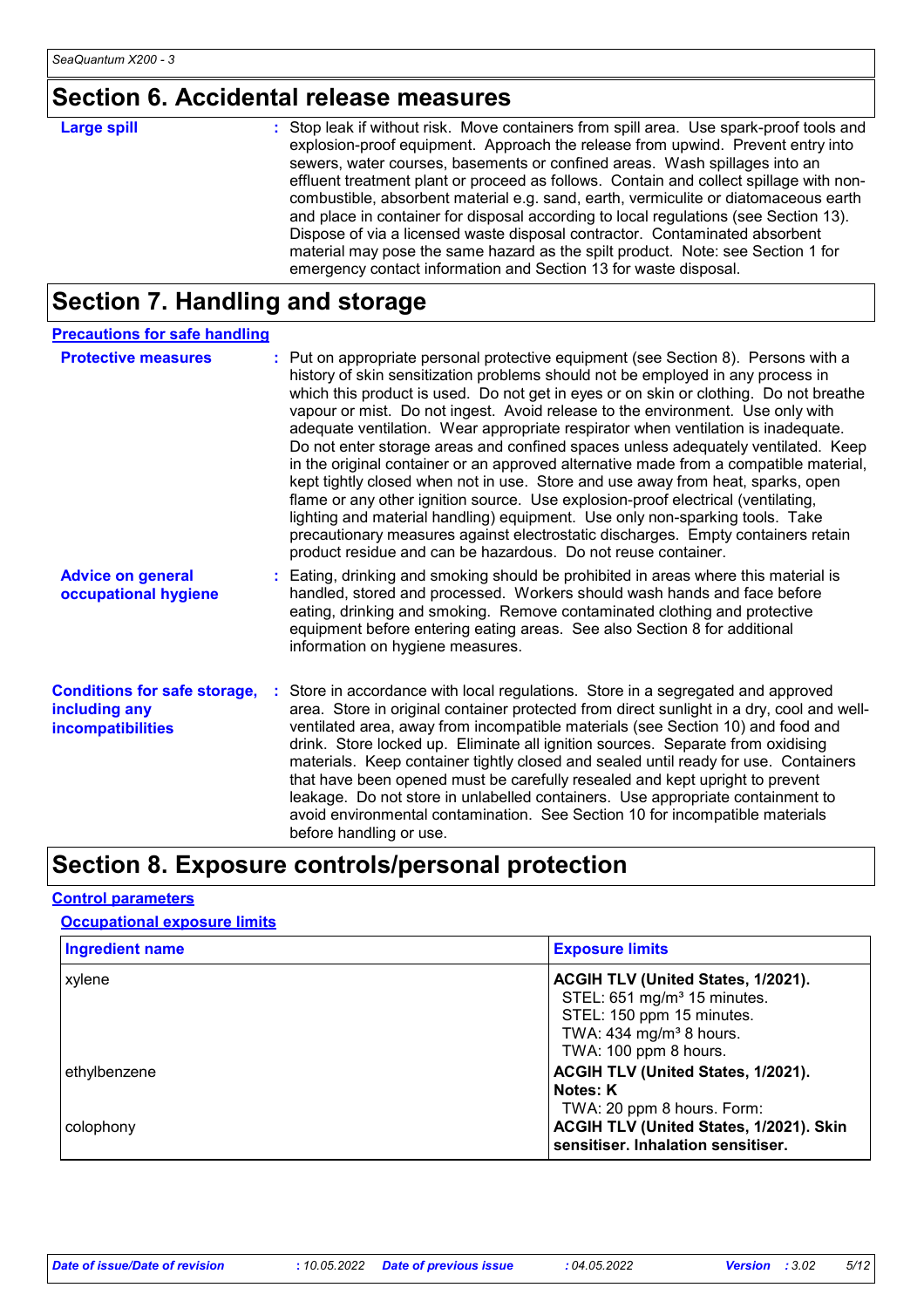# **Section 8. Exposure controls/personal protection**

| <b>Appropriate engineering</b><br>controls | : Use only with adequate ventilation. Use process enclosures, local exhaust<br>ventilation or other engineering controls to keep worker exposure to airborne<br>contaminants below any recommended or statutory limits. The engineering controls<br>also need to keep gas, vapour or dust concentrations below any lower explosive<br>limits. Use explosion-proof ventilation equipment.                                                                                                                                                                                                                                                                                                                                                                                                                                                                                                                                                                                                                                                                                               |
|--------------------------------------------|----------------------------------------------------------------------------------------------------------------------------------------------------------------------------------------------------------------------------------------------------------------------------------------------------------------------------------------------------------------------------------------------------------------------------------------------------------------------------------------------------------------------------------------------------------------------------------------------------------------------------------------------------------------------------------------------------------------------------------------------------------------------------------------------------------------------------------------------------------------------------------------------------------------------------------------------------------------------------------------------------------------------------------------------------------------------------------------|
| <b>Environmental exposure</b><br>controls  | : Emissions from ventilation or work process equipment should be checked to ensure<br>they comply with the requirements of environmental protection legislation. In some<br>cases, fume scrubbers, filters or engineering modifications to the process<br>equipment will be necessary to reduce emissions to acceptable levels.                                                                                                                                                                                                                                                                                                                                                                                                                                                                                                                                                                                                                                                                                                                                                        |
| <b>Individual protection measures</b>      |                                                                                                                                                                                                                                                                                                                                                                                                                                                                                                                                                                                                                                                                                                                                                                                                                                                                                                                                                                                                                                                                                        |
| <b>Hygiene measures</b>                    | : Wash hands, forearms and face thoroughly after handling chemical products, before<br>eating, smoking and using the lavatory and at the end of the working period.<br>Appropriate techniques should be used to remove potentially contaminated clothing.<br>Contaminated work clothing should not be allowed out of the workplace. Wash<br>contaminated clothing before reusing. Ensure that eyewash stations and safety<br>showers are close to the workstation location.                                                                                                                                                                                                                                                                                                                                                                                                                                                                                                                                                                                                            |
| <b>Eye/face protection</b>                 | : Safety eyewear complying to EN 166 should be used when a risk assessment<br>indicates this is necessary to avoid exposure to liquid splashes, mists, gases or<br>dusts. If contact is possible, the following protection should be worn, unless the<br>assessment indicates a higher degree of protection: chemical splash goggles and/<br>or face shield. If inhalation hazards exist, a full-face respirator may be required<br>instead.                                                                                                                                                                                                                                                                                                                                                                                                                                                                                                                                                                                                                                           |
| <b>Skin protection</b>                     |                                                                                                                                                                                                                                                                                                                                                                                                                                                                                                                                                                                                                                                                                                                                                                                                                                                                                                                                                                                                                                                                                        |
| <b>Hand protection</b>                     | : There is no one glove material or combination of materials that will give unlimited<br>resistance to any individual or combination of chemicals.<br>The breakthrough time must be greater than the end use time of the product.<br>The instructions and information provided by the glove manufacturer on use,<br>storage, maintenance and replacement must be followed.<br>Gloves should be replaced regularly and if there is any sign of damage to the glove<br>material.<br>Always ensure that gloves are free from defects and that they are stored and used<br>correctly.<br>The performance or effectiveness of the glove may be reduced by physical/chemical<br>damage and poor maintenance.<br>Barrier creams may help to protect the exposed areas of the skin but should not be<br>applied once exposure has occurred.<br>Wear suitable gloves tested to EN374.<br>Not recommended, gloves(breakthrough time) < 1 hour: neoprene, butyl rubber,<br><b>PVC</b><br>Recommended, gloves(breakthrough time) > 8 hours: nitrile rubber, 4H, Teflon,<br>polyvinyl alcohol (PVA) |
| <b>Body protection</b>                     | : Personal protective equipment for the body should be selected based on the task<br>being performed and the risks involved and should be approved by a specialist<br>before handling this product. When there is a risk of ignition from static electricity,<br>wear anti-static protective clothing. For the greatest protection from static<br>discharges, clothing should include anti-static overalls, boots and gloves.                                                                                                                                                                                                                                                                                                                                                                                                                                                                                                                                                                                                                                                          |
| <b>Other skin protection</b>               | : Appropriate footwear and any additional skin protection measures should be<br>selected based on the task being performed and the risks involved and should be<br>approved by a specialist before handling this product.                                                                                                                                                                                                                                                                                                                                                                                                                                                                                                                                                                                                                                                                                                                                                                                                                                                              |
| <b>Respiratory protection</b>              | If workers are exposed to concentrations above the exposure limit, they must use a<br>respirator according to EN 140. Use respiratory mask with charcoal and dust filter<br>when spraying this product, according to EN 14387(as filter combination A2-P3). In<br>confined spaces, use compressed-air or fresh-air respiratory equipment. When use<br>of roller or brush, consider use of charcoalfilter.                                                                                                                                                                                                                                                                                                                                                                                                                                                                                                                                                                                                                                                                              |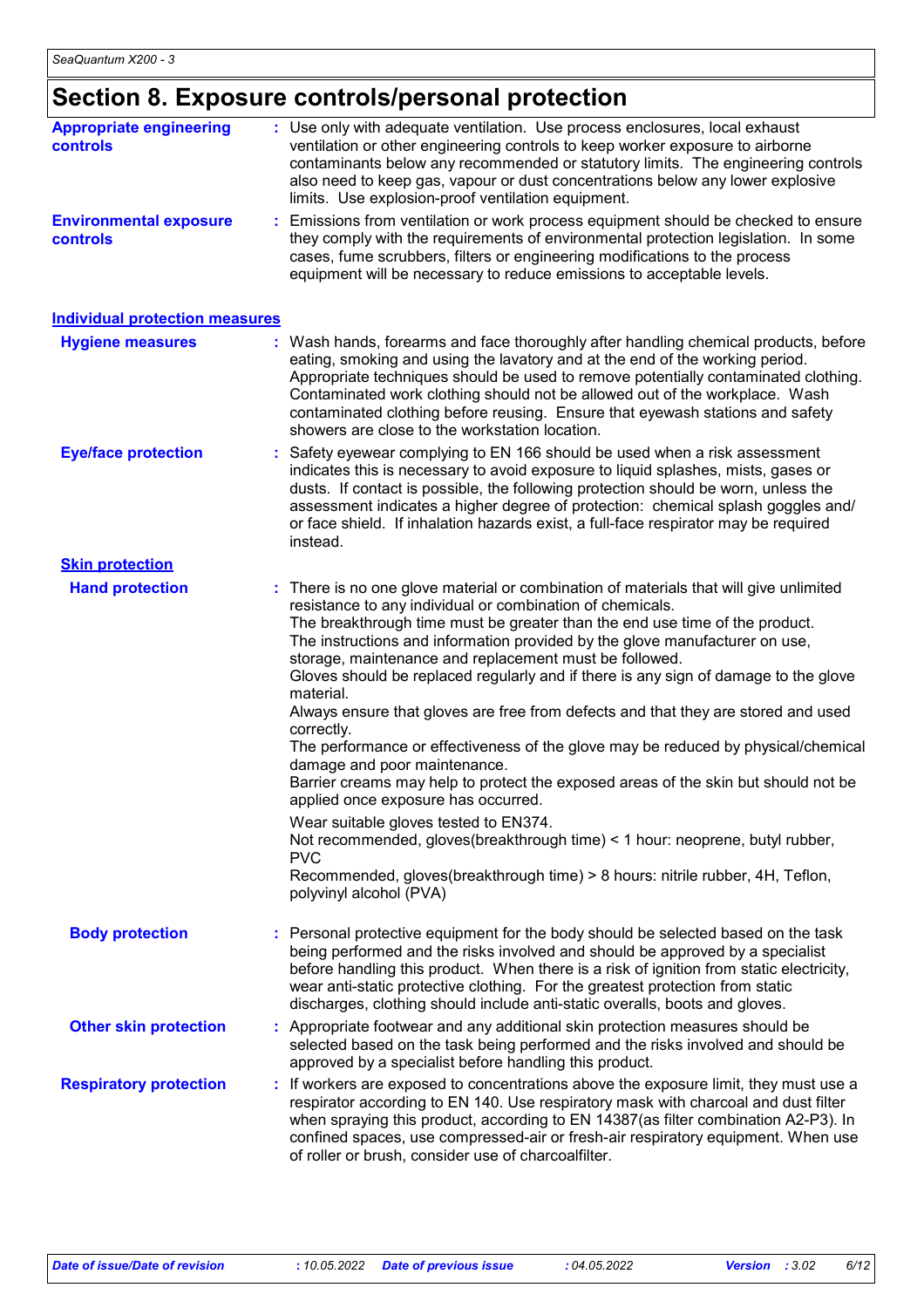# **Section 9. Physical and chemical properties**

| $:$ Liquid.                                                                                                               |
|---------------------------------------------------------------------------------------------------------------------------|
| $:$ Red                                                                                                                   |
| : Characteristic.                                                                                                         |
| : Not applicable.                                                                                                         |
| : Not applicable.                                                                                                         |
| : Not applicable.                                                                                                         |
| Lowest known value: 136.1°C (277°F) (ethylbenzene). Weighted average: 140.91°C<br>$(285.6^{\circ}F)$                      |
| : Closed cup: 25°C (77°F)                                                                                                 |
| : Highest known value: 0.84 (ethylbenzene) Weighted average: 0.79compared with<br>butyl acetate                           |
| : Not applicable.                                                                                                         |
| $: 0.8 - 7.6%$                                                                                                            |
| : Highest known value: 1.2 kPa (9.3 mm Hg) (at 20°C) (ethylbenzene). Weighted<br>average: 0.97 kPa (7.28 mm Hg) (at 20°C) |
| : Highest known value: $3.7$ (Air = 1) (xylene). Weighted average: $3.7$ (Air = 1)                                        |
| : $1.935$ g/cm <sup>3</sup>                                                                                               |
| : Insoluble in the following materials: cold water and hot water.                                                         |
| : Not available.                                                                                                          |
| : Lowest known value: 280 to 470°C (536 to 878°F) (hydrocarbons, C9, aromatics).                                          |
| : Not available.                                                                                                          |
| : Kinematic (40°C): $>20.5$ mm <sup>2</sup> /s ( $>20.5$ cSt)                                                             |
|                                                                                                                           |

# **Section 10. Stability and reactivity**

| <b>Reactivity</b>                                   | : No specific test data related to reactivity available for this product or its ingredients.                                                                                 |
|-----------------------------------------------------|------------------------------------------------------------------------------------------------------------------------------------------------------------------------------|
| <b>Chemical stability</b>                           | : The product is stable.                                                                                                                                                     |
| <b>Possibility of hazardous</b><br><b>reactions</b> | : Under normal conditions of storage and use, hazardous reactions will not occur.                                                                                            |
| <b>Conditions to avoid</b>                          | : Avoid all possible sources of ignition (spark or flame). Do not pressurise, cut, weld,<br>braze, solder, drill, grind or expose containers to heat or sources of ignition. |
| <b>Incompatible materials</b>                       | : Reactive or incompatible with the following materials:<br>oxidising materials                                                                                              |
| <b>Hazardous decomposition</b><br>products          | : Under normal conditions of storage and use, hazardous decomposition products<br>should not be produced.                                                                    |

# **Section 11. Toxicological information**

#### **Information on toxicological effects**

| <b>Product/ingredient name</b> | <b>Result</b>                                 | <b>Species</b> | <b>Dose</b>         | <b>Exposure</b>                 |
|--------------------------------|-----------------------------------------------|----------------|---------------------|---------------------------------|
| dicopper oxide                 | LC50 Inhalation Dusts and mists               | Rat            | $3.34$ mg/l         | 4 hours                         |
|                                | LD50 Oral                                     | Rat            | 1340 mg/kg          |                                 |
| xylene                         | <b>LC50 Inhalation Vapour</b>                 | Rat            | $20$ mg/l           | 4 hours                         |
|                                | LD50 Oral                                     | Rat            | 4300 mg/kg          |                                 |
|                                | <b>TDLo Dermal</b>                            | Rabbit         | 4300 mg/kg          |                                 |
| ethylbenzene                   | <b>LC50 Inhalation Vapour</b>                 | Rat - Male     | 17.8 mg/l           | 4 hours                         |
|                                | LD50 Dermal                                   | Rabbit         | >5000 mg/kg         | ۰                               |
|                                | LD50 Oral                                     | Rat            | 3500 mg/kg          |                                 |
| copper pyrithione              | LC50 Inhalation Dusts and mists               | <b>Rat</b>     | $70 \text{ mg/m}^3$ | 4 hours                         |
|                                | LD50 Dermal                                   | Rabbit         | 300 mg/kg           |                                 |
|                                |                                               |                |                     |                                 |
| Date of issue/Date of revision | <b>Date of previous issue</b><br>: 10.05.2022 | :04.05.2022    |                     | 7/12<br><b>Version</b><br>:3.02 |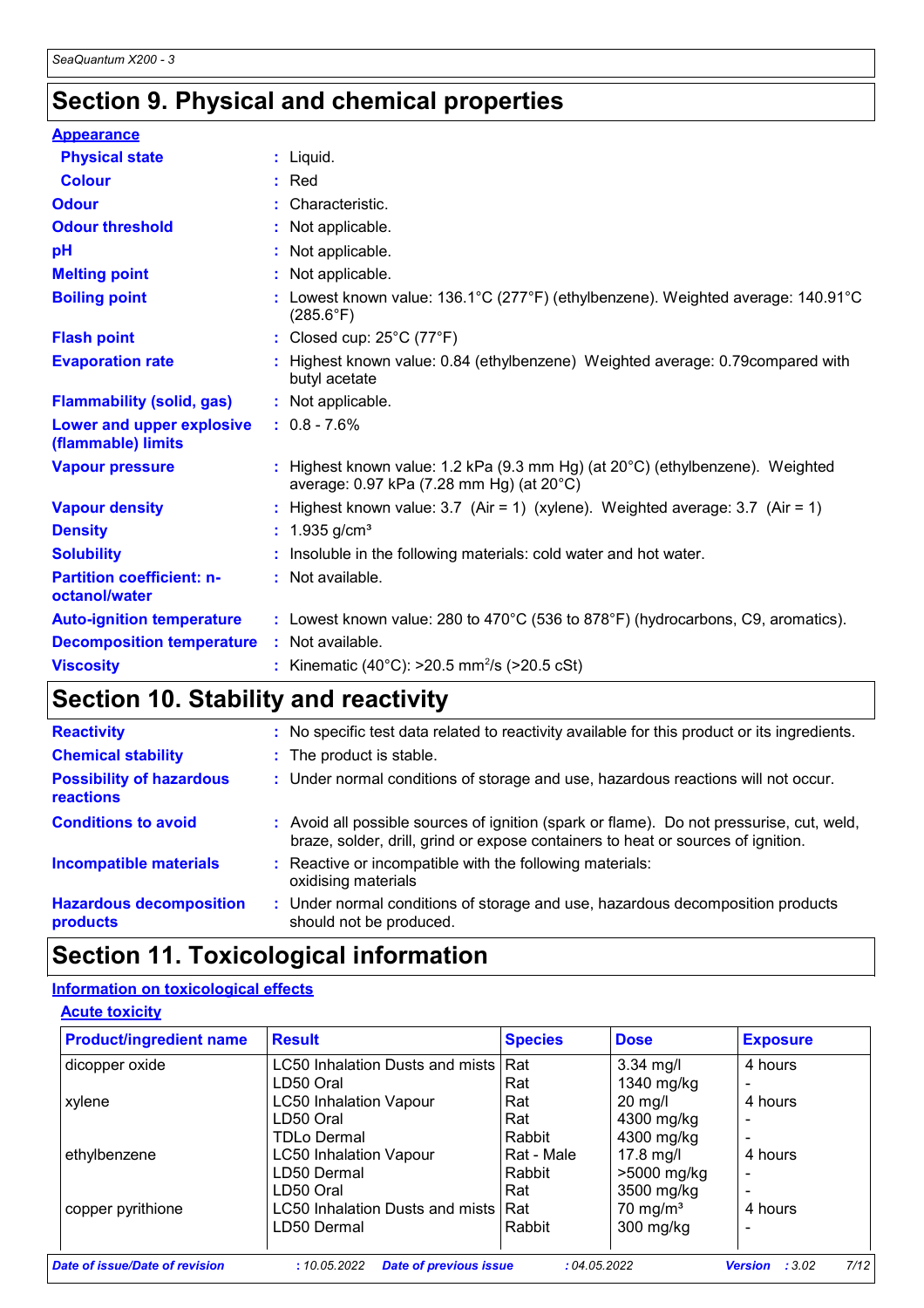# **Section 11. Toxicological information**

|                             | __<br>LD50 Oral | Rat | 200 mg/kg |  |
|-----------------------------|-----------------|-----|-----------|--|
| <b>Irritation/Corrosion</b> |                 |     |           |  |

| <b>Product/ingredient name</b> | <b>Result</b>                         | <b>Species</b>                     | <b>Score</b> | <b>Exposure</b>           | <b>Observation</b> |
|--------------------------------|---------------------------------------|------------------------------------|--------------|---------------------------|--------------------|
| dicopper oxide                 | Eyes - Cornea opacity                 | Rabbit                             |              | 72 hours                  |                    |
|                                | Eyes - Redness of the<br>conjunctivae | Rabbit                             |              | 48 hours                  |                    |
| xylene                         | Eyes - Mild irritant                  | Rabbit                             |              | 87 milligrams             |                    |
|                                | Skin - Mild irritant                  | Rat                                |              | 8 hours 60<br>microliters |                    |
| zinc oxide                     | Eyes - Mild irritant                  | Rabbit                             |              | 24 hours 500<br>lmg       |                    |
|                                | Skin - Mild irritant                  | Rabbit                             |              | 24 hours 500<br>mg        |                    |
| copper pyrithione              | Eyes - Severe irritant                | Mammal -<br>species<br>unspecified |              |                           |                    |
|                                | Skin - Irritant                       | Mammal -<br>species<br>unspecified |              |                           |                    |

#### **Sensitisation**

| <b>Product/ingredient name</b> | <b>Route of</b><br><b>exposure</b> | <b>Species</b>                  | Result      |
|--------------------------------|------------------------------------|---------------------------------|-------------|
| colophony                      | skin                               | Mammal - species<br>unspecified | Sensitising |

#### **Mutagenicity**

Not available.

#### **Carcinogenicity**

Not available.

#### **Reproductive toxicity**

| <b>Product/ingredient name</b> | <b>Maternal</b><br>toxicity | <b>Fertility</b> | Developmental Species<br>toxin |                                 | <b>Dose</b>                         | <b>Exposure</b> |
|--------------------------------|-----------------------------|------------------|--------------------------------|---------------------------------|-------------------------------------|-----------------|
| copper pyrithione              |                             |                  | <b>Positive</b>                | Mammal - species<br>unspecified | Route of<br>exposure<br>lunreported |                 |

#### **Teratogenicity**

Not available.

#### **Specific target organ toxicity (single exposure)**

| <b>Name</b>                 | <b>Category</b>          | <b>Route of</b><br>exposure | <b>Target organs</b>                                |
|-----------------------------|--------------------------|-----------------------------|-----------------------------------------------------|
| xylene                      | Category 3               |                             | <b>Respiratory tract</b><br>irritation              |
| hydrocarbons, C9, aromatics | Category 3               |                             | Respiratory tract<br>irritation                     |
| copper pyrithione           | Category 3<br>Category 3 |                             | Narcotic effects<br>Respiratory tract<br>irritation |

#### **Specific target organ toxicity (repeated exposure)**

| <b>Name</b>       | <b>Category</b> | <b>Route of</b><br><b>exposure</b> | <b>Target organs</b> |
|-------------------|-----------------|------------------------------------|----------------------|
| ethylbenzene      | Category 2      |                                    | hearing organs       |
| copper pyrithione | Category 1      |                                    | ∣nervous system      |

# **Aspiration hazard**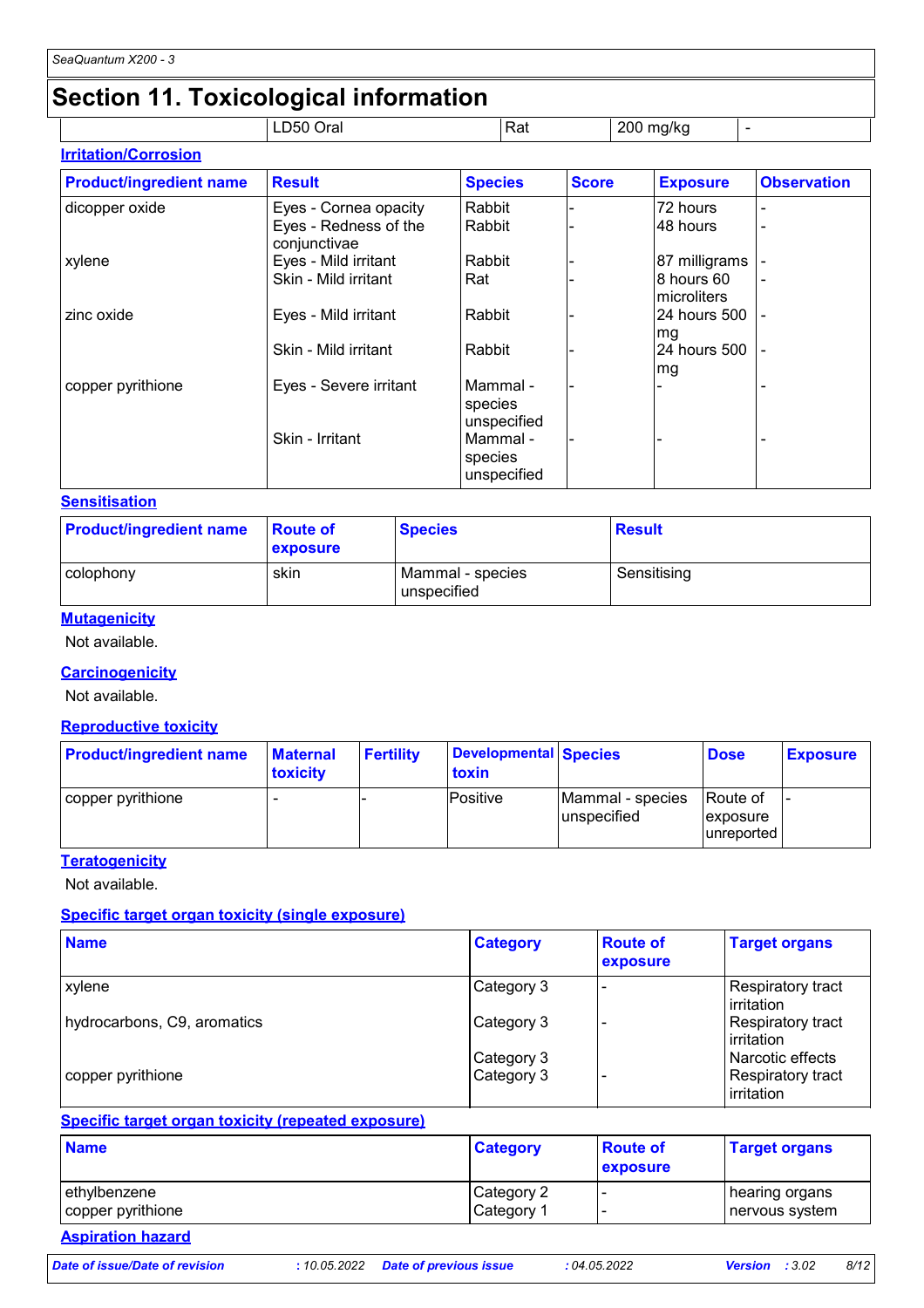# **Section 11. Toxicological information**

| <b>Name</b>                 | <b>Result</b>                         |
|-----------------------------|---------------------------------------|
| xylene                      | <b>ASPIRATION HAZARD - Category 1</b> |
| ethylbenzene                | <b>ASPIRATION HAZARD - Category 1</b> |
| hydrocarbons, C9, aromatics | <b>ASPIRATION HAZARD - Category 1</b> |

| <b>Information on likely routes : Not available.</b><br>of exposure |                                                                                                                                                                              |
|---------------------------------------------------------------------|------------------------------------------------------------------------------------------------------------------------------------------------------------------------------|
| <b>Potential acute health effects</b>                               |                                                                                                                                                                              |
| <b>Eye contact</b>                                                  | : Causes serious eye damage.                                                                                                                                                 |
| <b>Inhalation</b>                                                   | : Harmful if inhaled.                                                                                                                                                        |
| <b>Skin contact</b>                                                 | : Causes skin irritation. May cause an allergic skin reaction.                                                                                                               |
| <b>Ingestion</b>                                                    | : Harmful if swallowed.                                                                                                                                                      |
|                                                                     | <b>Symptoms related to the physical, chemical and toxicological characteristics</b>                                                                                          |
| <b>Eye contact</b>                                                  | : Adverse symptoms may include the following:<br>pain<br>watering<br>redness                                                                                                 |
| <b>Inhalation</b>                                                   | : No specific data.                                                                                                                                                          |
| <b>Skin contact</b>                                                 | : Adverse symptoms may include the following:<br>pain or irritation<br>redness<br>blistering may occur                                                                       |
| <b>Ingestion</b>                                                    | : Adverse symptoms may include the following:<br>stomach pains                                                                                                               |
|                                                                     | Delayed and immediate effects as well as chronic effects from short and long-term exposure                                                                                   |
| <b>Short term exposure</b>                                          |                                                                                                                                                                              |
| <b>Potential immediate</b><br>effects                               | : Not available.                                                                                                                                                             |
| <b>Potential delayed effects</b>                                    | : Not available.                                                                                                                                                             |
| <b>Long term exposure</b>                                           |                                                                                                                                                                              |
| <b>Potential immediate</b><br>effects                               | : Not available.                                                                                                                                                             |
| <b>Potential delayed effects</b>                                    | : Not available.                                                                                                                                                             |
| <b>Potential chronic health effects</b>                             |                                                                                                                                                                              |
| Not available.                                                      |                                                                                                                                                                              |
| <b>General</b>                                                      | May cause damage to organs through prolonged or repeated exposure. Once<br>sensitized, a severe allergic reaction may occur when subsequently exposed to very<br>low levels. |
| <b>Carcinogenicity</b>                                              | No known significant effects or critical hazards.                                                                                                                            |
| <b>Mutagenicity</b>                                                 | No known significant effects or critical hazards.                                                                                                                            |
| <b>Teratogenicity</b>                                               | No known significant effects or critical hazards.                                                                                                                            |

- **Developmental effects :** No known significant effects or critical hazards.
- **Fertility effects :** No known significant effects or critical hazards.

#### **Numerical measures of toxicity Acute toxicity estimates**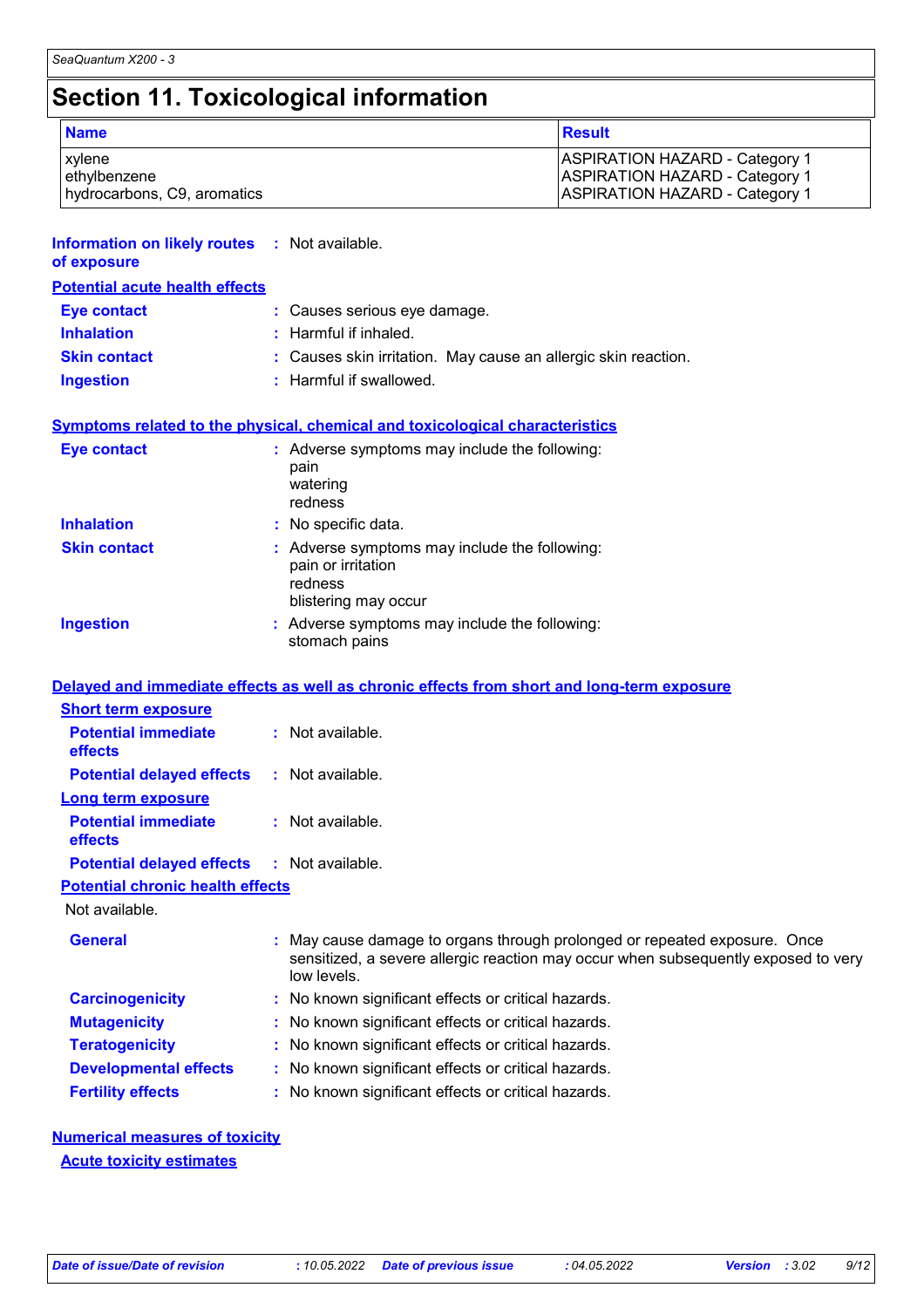# **Section 11. Toxicological information**

| <b>Route</b>                 | <b>ATE value</b> |
|------------------------------|------------------|
| Oral                         | 929.71 mg/kg     |
| Dermal                       | 5556.4 mg/kg     |
| Inhalation (vapours)         | 104.13 mg/l      |
| Inhalation (dusts and mists) | $2.66$ mg/l      |

# **Section 12. Ecological information**

**Toxicity**

| <b>Product/ingredient name</b> | <b>Result</b>                      | <b>Species</b>                      | <b>Exposure</b> |
|--------------------------------|------------------------------------|-------------------------------------|-----------------|
| dicopper oxide                 | Acute LC50 0.075 mg/l Fresh water  | Fish - Danio rerio                  | 96 hours        |
|                                | Chronic NOEC 0.001 mg/l            | Algae                               |                 |
|                                | Chronic NOEC 0.0052 mg/l           | Algae                               |                 |
| xylene                         | Acute LC50 8500 µg/l Marine water  | Crustaceans - Palaemonetes<br>pugio | 48 hours        |
|                                | Acute LC50 13400 µg/l Fresh water  | Fish - Pimephales promelas          | 96 hours        |
| ethylbenzene                   | Acute EC50 7700 µg/l Marine water  | Algae - Skeletonema costatum        | 96 hours        |
|                                | Acute EC50 2.93 mg/l               | Daphnia                             | 48 hours        |
|                                | Acute LC50 4.2 mg/l                | Fish                                | 96 hours        |
| zinc oxide                     | Acute LC50 1.1 ppm Fresh water     | Fish - Oncorhynchus mykiss          | 96 hours        |
|                                | Chronic NOEC 0.02 mg/l Fresh water | Algae - Pseudokirchneriella         | 72 hours        |
|                                |                                    | subcapitata - Exponential           |                 |
|                                |                                    | growth phase                        |                 |
| hydrocarbons, C9, aromatics    | Acute EC50 <10 mg/l                | Daphnia                             | 48 hours        |
|                                | Acute IC50 <10 mg/l                | Algae                               | 72 hours        |
|                                | Acute LC50 <10 mg/l                | Fish                                | 96 hours        |
| copper pyrithione              | Acute EC50 0.022 mg/l              | Daphnia                             | 48 hours        |
|                                | Acute IC50 0.035 mg/l              | Algae                               | 120 hours       |
|                                | Acute LC50 0.0043 mg/l             | Fish                                | 96 hours        |
|                                | Chronic NOEC 0.00046 mg/l          | Algae - Skeletonema costatum        | 120 hours       |

#### **Persistence and degradability**

| <b>Product/ingredient name</b> | <b>Aquatic half-life</b> | <b>Photolysis</b> | <b>Biodegradability</b> |
|--------------------------------|--------------------------|-------------------|-------------------------|
| dicopper oxide                 |                          |                   | Not readily             |
| xylene                         |                          |                   | <b>IReadily</b>         |
| ethylbenzene                   |                          |                   | <b>Readily</b>          |
| zinc oxide                     |                          |                   | Not readily             |
| hydrocarbons, C9, aromatics  - |                          |                   | Not readily             |

#### **Bioaccumulative potential**

| <b>Product/ingredient name</b> | $LoaPow$   | <b>BCF</b>   | <b>Potential</b> |
|--------------------------------|------------|--------------|------------------|
| <b>xylene</b>                  | 3.12       | 18.1 to 25.9 | low              |
| ethylbenzene                   | 3.6        |              | low              |
| I zinc oxide                   |            | 28960        | high             |
| l colophony                    | 1.9 to 7.7 |              | high             |
| hydrocarbons, C9, aromatics  - |            | 10 to 2500   | high             |

#### **Mobility in soil**

| <b>Soil/water partition</b> |  |
|-----------------------------|--|
| <b>coefficient (Koc)</b>    |  |

**:** Not available.

- 
- **Other adverse effects** : No known significant effects or critical hazards.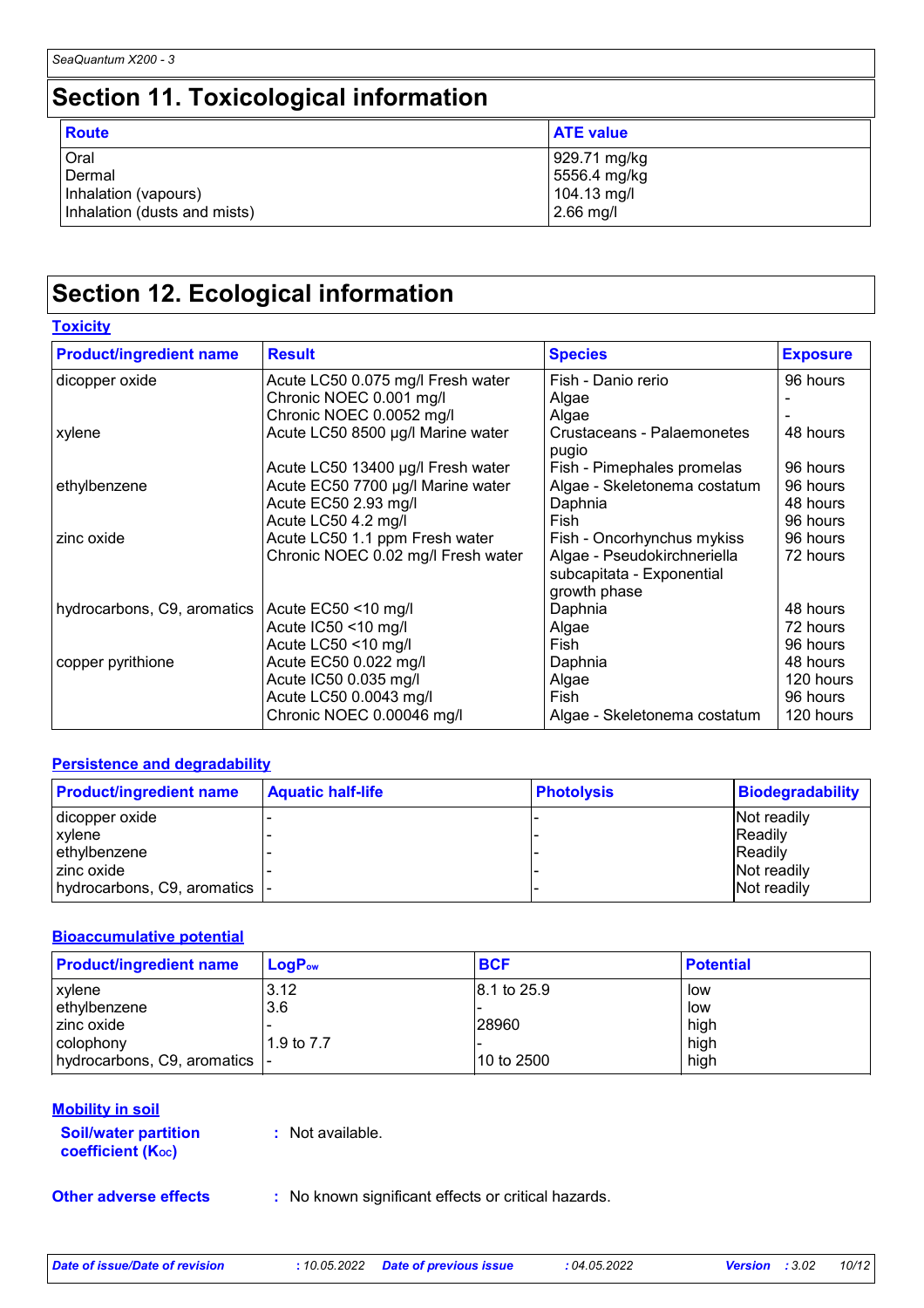### **Section 13. Disposal considerations**

**Disposal methods :**

The generation of waste should be avoided or minimised wherever possible. Disposal of this product, solutions and any by-products should at all times comply with the requirements of environmental protection and waste disposal legislation and any regional local authority requirements. Dispose of surplus and nonrecyclable products via a licensed waste disposal contractor. Waste should not be disposed of untreated to the sewer unless fully compliant with the requirements of all authorities with jurisdiction. Waste packaging should be recycled. Incineration or landfill should only be considered when recycling is not feasible. This material and its container must be disposed of in a safe way. Care should be taken when handling emptied containers that have not been cleaned or rinsed out. Empty containers or liners may retain some product residues. Vapour from product residues may create a highly flammable or explosive atmosphere inside the container. Do not cut, weld or grind used containers unless they have been cleaned thoroughly internally. Avoid dispersal of spilt material and runoff and contact with soil, waterways, drains and sewers.

### **Section 14. Transport information**

|                                      | <b>ADR/RID</b>                         | <b>IMDG</b>                                                                                                                             | <b>IATA</b>                                                                                                          |
|--------------------------------------|----------------------------------------|-----------------------------------------------------------------------------------------------------------------------------------------|----------------------------------------------------------------------------------------------------------------------|
| <b>UN number</b>                     | <b>UN1263</b>                          | <b>UN1263</b>                                                                                                                           | <b>UN1263</b>                                                                                                        |
| <b>UN proper</b><br>shipping name    | Paint                                  | Paint. Marine pollutant<br>(dicopper oxide)                                                                                             | Paint                                                                                                                |
| <b>Transport hazard</b><br>class(es) | $\mathbf{3}$<br>$\mathbf{\mathcal{L}}$ | 3<br>$\mathbf{\mathbf{\mathbf{\mathbf{\mathbf{\mathbf{\mathbf{Y}}}}}}$                                                                  | 3                                                                                                                    |
| <b>Packing group</b>                 | Ш                                      | $\mathbf{III}$                                                                                                                          | $\mathbf{III}$                                                                                                       |
| <b>Environmental</b><br>hazards      | Yes.                                   | Yes.                                                                                                                                    | Yes. The environmentally<br>hazardous substance mark is<br>not required.                                             |
| <b>Additional</b><br>information     |                                        | The marine pollutant mark is<br>not required when transported<br>in sizes of ≤5 L or ≤5 kg.<br><b>Emergency schedules F-E,</b><br>$S-E$ | The environmentally<br>hazardous substance mark<br>may appear if required by<br>other transportation<br>regulations. |

| <b>Additional information</b>                                      |                                                                                                                                                                                                                                                 |
|--------------------------------------------------------------------|-------------------------------------------------------------------------------------------------------------------------------------------------------------------------------------------------------------------------------------------------|
| <b>ADR/RID</b>                                                     | : The environmentally hazardous substance mark is not required when transported in<br>sizes of ≤5 L or ≤5 kg.<br><b>Hazard identification number 30</b><br>Tunnel code (D/E)                                                                    |
| <b>IMDG</b>                                                        | : The marine pollutant mark is not required when transported in sizes of $\leq 5$ L or $\leq 5$ kg.<br><b>Emergency schedules F-E, S-E</b>                                                                                                      |
| <b>IATA</b>                                                        | : The environmentally hazardous substance mark may appear if required by other<br>transportation regulations.                                                                                                                                   |
|                                                                    | Special precautions for user : Transport within user's premises: always transport in closed containers that are<br>upright and secure. Ensure that persons transporting the product know what to do in<br>the event of an accident or spillage. |
| Transport in bulk according : Not available.<br>to IMO instruments |                                                                                                                                                                                                                                                 |